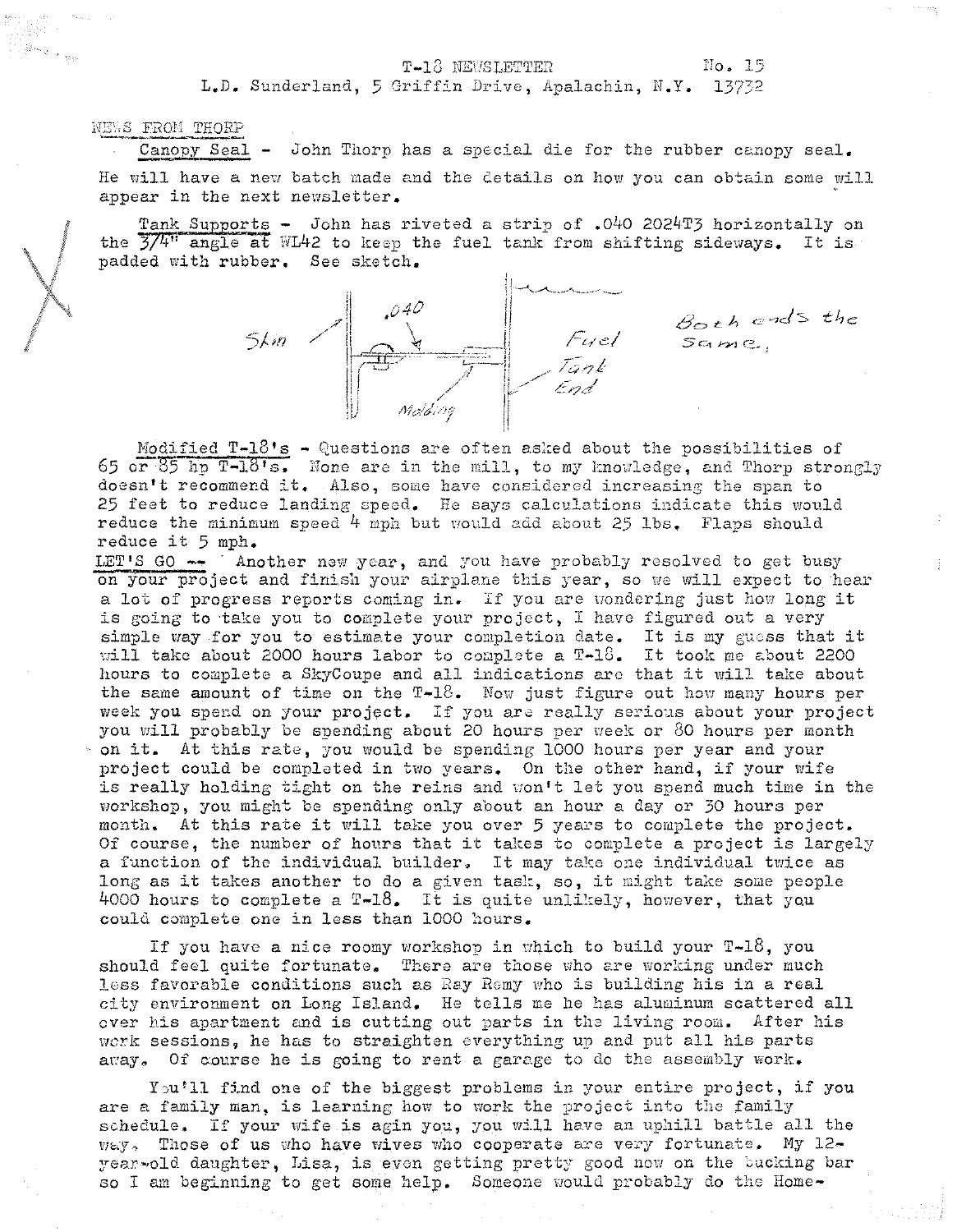builder's movement a great service if they would write an article for Sport Aviation on "Family Relations and the Homebuilder".

Fuel Tanks - Last month we had a fine article on building fiberglas fuel tanks but I forgot to include a sketch of the tank so it is being included

this month. Following Don's instructions I have just built my fuel tank. With the recess for the radio included, the tank will hold three quarts less than the standard tank; however, since the tank has a sump it is possible to safely use up more of the fuel in the tank than if no sump were used. So, this is probably not such a bad arrangement. Don put an inverted system in his T-18. He obtained plans from Ray Stits for \$15. for the inverted system. Ray included in the plans a number of alternate approaches to inverted systems. You can do aerobatics in your  $T-18$  without an inverted system but of course it means that you cannot fly inverted for prolonged periods. Although I am

Extra Frame Panel Radi  $\mathbb{Z}^2$ 3

looking forward to doing aerobatics, I have decided to not go to the extra weight and complexity of an inverted system. I am going to use a Volkswagon fuel gage although I am looking forward to the convenience of being able to visibly check the fuel level in the fiberglas tank, especially when the fuel gets down to a very low level. It might make those last few minutes when you are trying to stretch the fuel, a little more pleasant.

There are two problems that you should watch out for in building fiberglas tanks. First, you should make sure that you do not let the weight build up excessively. You can very easily double the weight of your tank with a few extra layers of cloth or mat. The second problem is that fuel tanks often leak. A leak may start at one point and follow a glass strand and come out eight inches away. Dick Cavin tells me that one way to eliminate this problem is to dump a cup of thin resin inside the tank after it is completed and tumble the tank thoroughly to coat the inside with a film of resin. Of course, one of the main advantages of a fiberglas tank is that it can be readily repaired in the aircraft. I once talked to someone who had a leak in a miniplane aluminum tank somewhere in Arizona on the way from California to Rockford, Ill. They weren't very happy about the repairability of an aluminum tank at that point. One way to determine whether your fiberglas tank is strong enough is to test it under pressure, not too much pressure of course. The tank should be installed in the fuselage and tested to  $4$  psi while filled with water. Dick also said that Bob Kaergaard's aluminum tank has become indented at the supports so some builders are flush riveting a 2" wide strip of .040 2024 to the support to give it a wider footprint.

Progress Report - Many of you have written to me asking how much progress I have made on my project. According to my log book, I started working on the T-18 December 7, 1963. I now have all of my riveting completed with the exception of the top of the fuselage which I am leaving spen for FAA inspection I have out down the top deck underneath the canopy and have installed the canopy rails. John Thorp said that it would be perfectly alraght to cut a hole in the top deck for the installation of a jump seat in the baggage compartment. However when the plans came out they showed the canopy rails extending too far forward for this, But since the aft rails are about 1.5 inghes longer than the front ratls I shortened them. Also I moved the rails in about O.5" and back 1.5 inches. This made sufficient space for a jump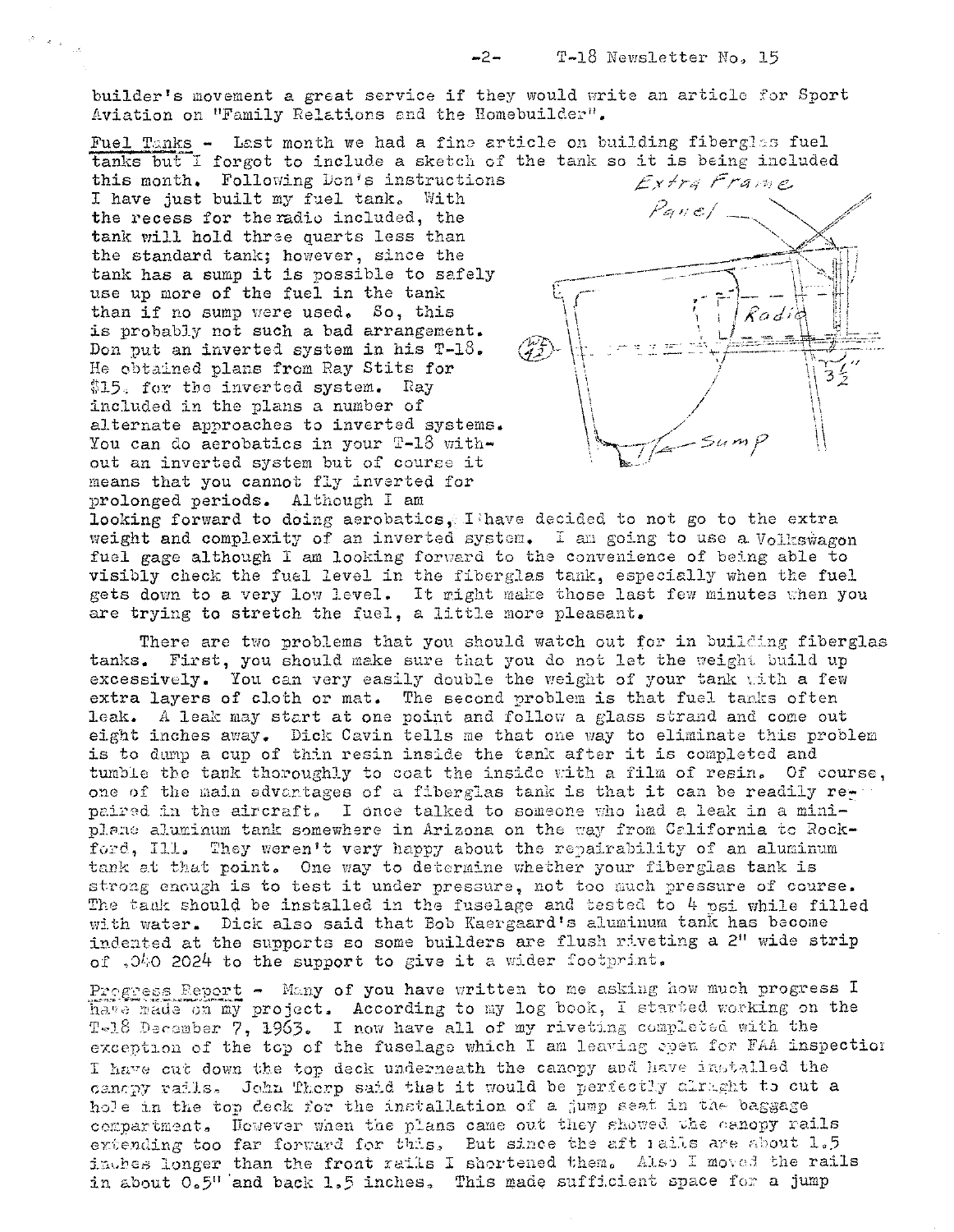seat. I left at least 3 inches at the front and sides of the cut-out and bent down a 0.5 inch flange around the hole for stiffness. The tunnel will be extended through the luggage compartment. Since the cables for the flaps will pass through that area, a false floor may be required. Jack Park just wrote to me that he thinks the bending of the skin on the flap was the hardest part of the whole project. I really don't think this was too bad but<br>I have a new candidate as the hardest thing to do in the whole project. I I have a new candidate as the hardest thing to do in the whole project. spent a complete day putting the flange on the top front skin where it joins the windshield. People had told me that you simply take a slotted stick and work it along the flange to bend it up, but I found this was easier said than done. It would take a book to describe how I went about doing it but the best way to sum it up is that I "worried" the flange up, using every tool at my disposal. It finally turned out fairly smooth so I plan to put my windshield on the inside as have some of the other builders.

I discovered that the easiest way to bend the flap skin was to make the larger radius bends first and then put in the sharp leading edge bends. My only trouble with the flaps was that they ended up with a slight amount of twist. This was caused mainly because of my assembly technique using AH rivets. When using AN rivets it is necessary to hold the trailing edge apart while you rivet the skin to the spar. During this operation it is difficult to insure that there is no twist getting built in, Had I used pop rivets I could have held the flap in perfect alignment while the entire assembly was pop riveted. There is a way of getting around this problem however, using AN rivets.. First, cleco the skin to the spar and also cleco the flap trailing edge; then, insert about a half dozen pop rivets in the skin and spar to hold the assembly tightly. Pop rivets will hold the skin much more firmly than will clecos. Then open up the trailing edge and rivet the skin to the spar with AN rivets. After this is complete if you do not want to leave the pop rivets in the assembly, they can be drilled out. Do this while the trailing edge is still open. You can hold the pop rivet from the inside with a pair of pliers while it is being drilled out. It is quite difficult to drill out pop rivets since they will invariably want to spin with the drill. With a little care they can be held with a sharp instrument from the outside however.

I am getting ready to hang my engine on the fuselage to begin working on the cowling. With the turtle deck now cut off I am toying with the idea of building a slide-on type head rest so the airplane can be flown open $cockpit$  in warm weather.

Exhaust Systems - I am presently welding up an exhaust system for the  $0290 - G$  engine. I was fortunate enough to find, at a local salvage yard, enough  $1-3/4$ " stainless steel tubing already bent to make a complete crossover system as shown on the plans. Stainless steel is really a "doozie" to weld even with the proper flux and rod. If you are lucky enough to obtain the proper bends to make your exhaust system from stainless tubing I would recommend that you get an expert to show you how to weld it. I haven't heard of a source for prebent stainless tubing so if anyone knows of one please let me know. John Thorp recommends that homebuilders use regular automotive exhaust tubing that can be purchased prebent. It can be porcelainized for durability.

If anyone has built their exhaust system and would like to pass on their experiences, it would be greatly appreciated. For instance, has anyone made mufflexs? Although most people feel mufflers don't appear to be needed on the  $T-13$ , some builders might like the added noise suppression.

I just noticed that Ralph Thenhaus made his cross-over system by crossing the front cylinder exhaust in front of the oil pan and crossing the rear tube behand the carburetor. This looks much simpler than the way shown in the plars with both crossovers in the front. The only problem would be that there would be no room for a muffler on one side if this were desired. Thorp says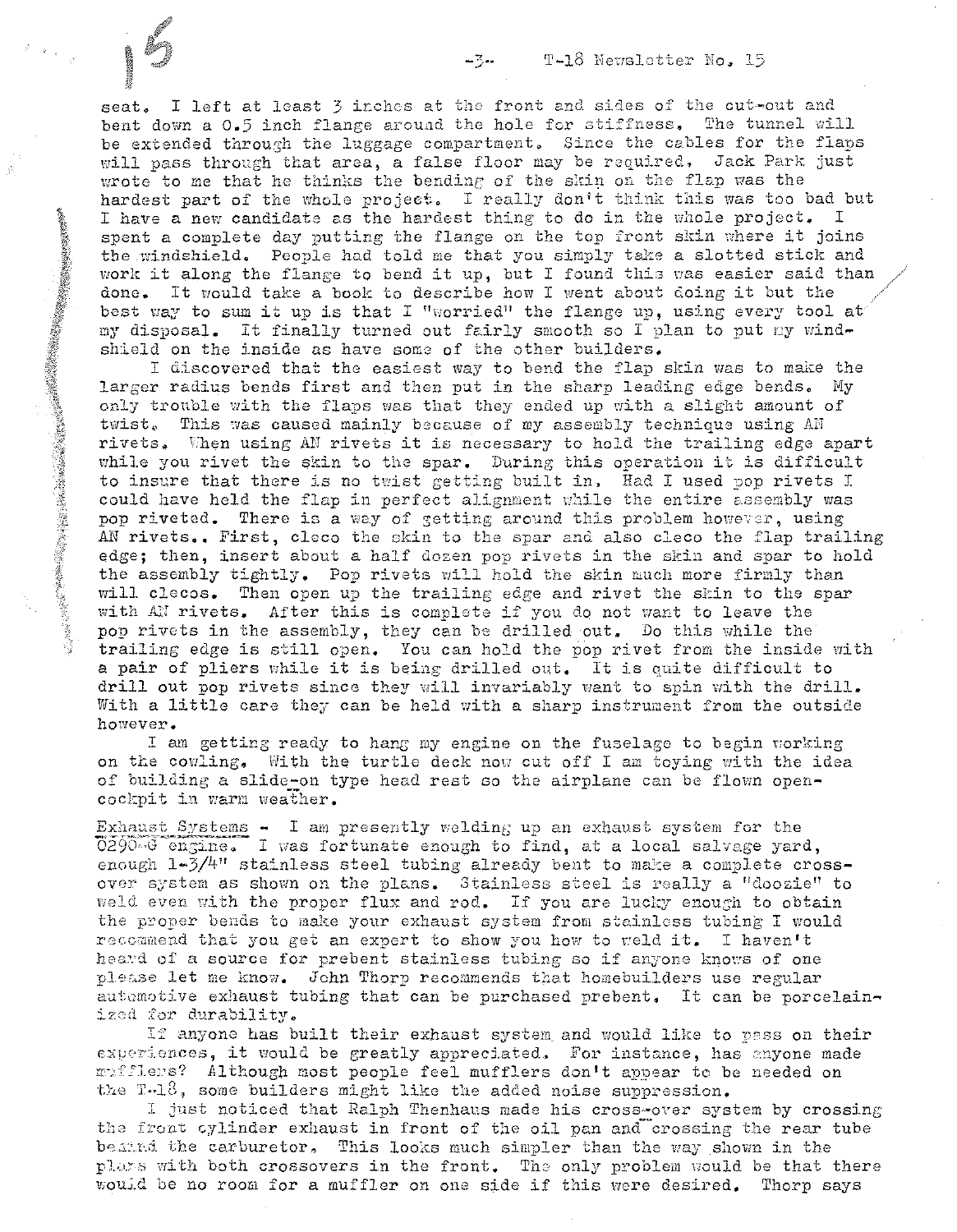it is ok to cross one tube over in the rear.

 $\label{eq:expansion} \mathcal{E} = \left\{ \mathbf{r}_{\text{max}} \right\}_{\text{max}}$ 

Material Kits for the Hortheast - Our local aluminum distributor has just given us a quote on supplying aluminum sheet and tubing kits for the T-18. These kits will be shipped post-paid anywhere in the Northeast. This includes all of the states northeast of the western borders of Maryland and Pennsylvania. Those outside this area who are interested will have to pay shipping costs. These kits include the major requirements for sheet and tubing. Because of quantity prices and handling, kits will not include less than complete sheets  $(3' \times 12' \text{ or } 4' \times 12')$  or single length tubing  $(12')$ . Because of this two priced kits are being offered: (1) The "partial kit" contains all sheet except for the  $*0^{4}0$  2024T3 and 6061, and contains tubing for the control push rods and canopy frame but not for the horizontal tail spar (2" x.083" x 6 ft). (2) The "complete kit" contains all of the partial kit material plus a sheet of .040 2024T3, a sheet of .040 6061T4 and a 12 ft length of  $2^n$  x .083 tubing.

 $L_{\rm max}$ 

If you buy a "complete kit" you will have 6 ft of tail spar left over and more than a half a sheet of each type of  $.040$ . This is worth about \$30 to \$40. The best deal is for two builders to go together and order one "complete kit" and one"Partial kit" between them. One of the builders would have to take care of cutting and shipping to the other. If you don't have a partner to share the surplus send a check for the "complete kit" and tell us you want a partner. We'll try to match up pairs. If we're successful you'll get a refund.

We have obtained prices for individual kits and kits in groups of 5. The cut off date for this offer is April 15. 1966. If we recieve enough orders we will get the 5 quantity prices, otherwise the single kit prices will be charged.

Kits and prices are as follows: A. Partial Kit 1 sheet .020 (or  $_{c}$ 016) 2024T3 alclad 36 x 144 1 sheet .025, 6061T4 36 x 144 9 sheets .025, 2024T3 alclad 48 x 144 1 sheet .032, 2024T3 alclad 48 x 144 1 sheet .032 6061T4 48 x 144 36 ft (3 lengths)  $3/4$ <sup>n</sup> x .035, 6061T6<br>24 ft (2 lengths)  $1/2$ <sup>n</sup> x .035, 2024T3 12 ft (1 length) 1" x .035, 6061T6 12 ft (1 length) 2 x .049, 2024T3 Single Kit price ea \$241.00

5 kit quant. price ea \$195.00

B. Complete Kit

Same as above plus the following: 1 sheet  $.040$ , 2024T3 alclad, 48 x 144 1 sheet . 040, 6061T4, 48 x 144 12 ft (1 length) 2" x .083 tubing 2024T3 Single kit price .ea \$305.00 5 kit quant, price ea  $$247,00$ 

Plaase send certified checks or money order payable to: Whitehead Metals, Inc. Send orders to L.D. Sunderland for above kits. Tubing.D. Cavinalso has just received a quotation from a distributor for aluminum tubing kits. The price given is for a minimum order of 20 kits. Send your order to Dick Cavin, 10529 Somerton, Dallas, Texas and he will place the order when the required number is received. Make checks payable to  ${}^{11}R_8K_6$  Cavin, Special Acc't." for the following kits.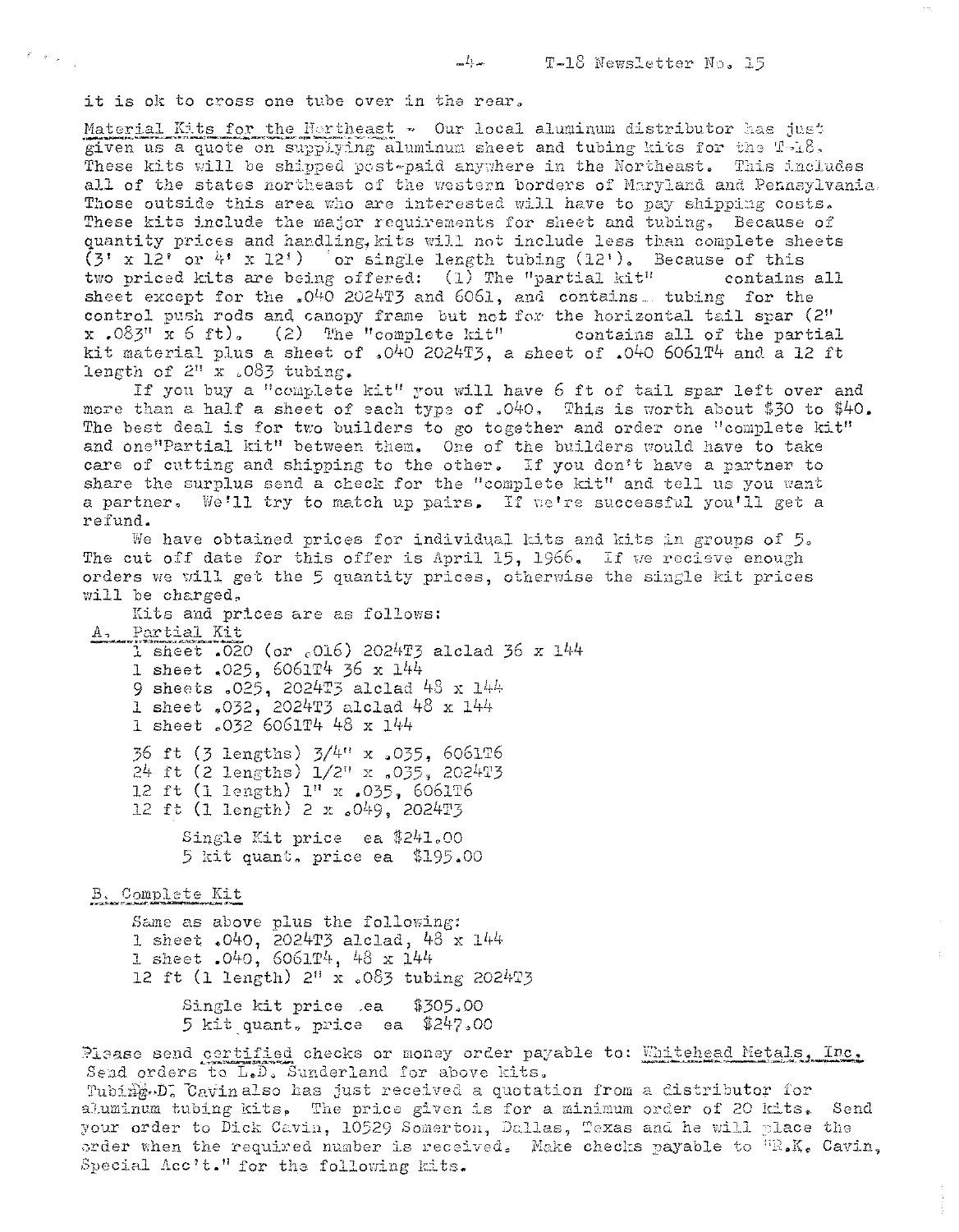T-18 Newsletter No. 15

| Control Kit $-$ \$23.74 each<br>www.facedone.glueteam.com/ statistical communications and analysis communications (see the contractions |  |  |  |  |  |                                   |  |  |
|-----------------------------------------------------------------------------------------------------------------------------------------|--|--|--|--|--|-----------------------------------|--|--|
|                                                                                                                                         |  |  |  |  |  | 6 ft 2024T3, $2^{11}$ x .083 wall |  |  |

 $\begin{array}{l} \Phi_{\alpha\beta}(\mathbf{x}_{\alpha\beta}\mathbf{y}_{\alpha\beta})\\ \hline \end{array} \qquad \begin{array}{l} \Phi_{\alpha\beta}(\mathbf{x}_{\alpha\beta})\\ \hline \end{array} \qquad \begin{array}{l} \Phi_{\alpha\beta}(\mathbf{x}_{\alpha\beta})\\ \hline \end{array} \qquad \begin{array}{l} \Phi_{\alpha\beta}(\mathbf{x}_{\alpha\beta})\\ \hline \end{array} \qquad \begin{array}{l} \Phi_{\alpha\beta}(\mathbf{x}_{\alpha\beta})\\ \hline \end{array} \qquad \begin{array}{l} \Phi_{\alpha\beta}(\mathbf{x}_{\alpha\beta})$ 

12 ft 202*<sup>i</sup>* +T3· 2" x .049 12 ft 6061T6 1" x .035 4 ft 6061T6 0.5" x .035

Can~p'Y Kit - \$7.41 each **--"""'-- -** 30 ft 6061T6 .75" x .035 1 ft 6061T6 7/8" x .c65 2 ft 5052-0 3/8" x .035

Alternators - If you want to save a few pounds on your electrical system installation, use an ac alternator rather than a dc generator. They are now used quite universally on new automobiles so you shouldn't have any trouble<sup>14</sup> picking one up at a junk yard. There are only two problems, cost and size. I obtained a 1965 corvair alternator for \$10. from a friend, but you might have t, pay a little more. List price new is about \$62. The diameter is 5.5 inches, an inch larger than a generator but it weighs only 10.5 lbs. Power output is more than adequate at 37 amps. Some other makes are larger and weigh more and you might have trouble fitting them neatly under the cowling.

 $-5-$ 

Windshields - A windshield can be formed very easily if you can find a large enough oven to heat an 18 by 60 inch piece of plexiglas. The form is made of two plywood formers and a piece of .025 sheet aluminum. One former is the exact shape of the rollover bar windshield frame and the other is the shape of a section through the fuselage at the front edge of the windshield. These two formers are nailed to a wooden base, then they are covered with a piece of .025 aluminum which is tacked in place. Make sure that the tack heads are countersunk and preferrably are located outside the outline of the windshield. The aluminum is then covered with ordinary outing flannel which is tacked to the wooden framework. Presto! you have a windshield form.

Now all you have to do is obtain a  $18 \times 60$ " piece of plexiglas and an oven big enough for it. I found a local sign shop which uses a pizza oven for this purpose. He has a piece of  $1/4$ " hardboard inserted in the oven with holes cut in it. The plexiglas is placed on this. Even though it is oriented horizontally, it caused no markof! on my windshield. If you get stuck for an oven, why not try the local pizza shop.

The oven is heated to  $375^{\circ}$ F. This is the temperature at which Piper Aircraft had their oven set when we visited there and I found it works fine. At least two people are needed to remove the plexiglas from the oven. Soft cotton gloves should be used. Simply drop the plexiglas over the mold and hold down the edges until it cools. Plexiglas has the nice quality that it will return to shape after being reheated. So if you have trouble just put it back in the oven and start over. The windshield should not be trimmed to size until it is formed. If you don't follow these simple instructions you are likely to end up with a crazed windshield.

 $\frac{1}{2}$  anopies - Just had the opportunity to examine a canopy and windshield made by Narman Brodersen Co., 1031 W. Alondra Blvd., Compton, Calif. They were nade over the same mold that Warwick's, Hansen's, and Thenhaus' were made on. fhey are large enough for the present design per the plans. They look very nice. Thorp is using one. The price for a green tinted windshield and canopy is \$100. and for untinted is \$90.

Bob Gaede, 1702 Orlando Rd., Baltimore, Md., 21234, an old ball turret naker for Martin, says his canopies will be ready in several weeks. He ,'ecommends that the canopy be shipped in two pieces and later cemented together.

lORE on COWLINGS **-** Since *t* am starting on a mold for my cowling, I asked Merle Soule of 3236 Camelot, Dallas, Texas some questions about his. He erie boure of 2200 banefor, Dalias, Texas some quantum come photos of it and it looks real neat.

1. Is your cowling all fiberglas?

Answer: "I made up a complete female mold and later gave it to Lee {amlyn who is going into production on them. I made a complete fiberglas cowl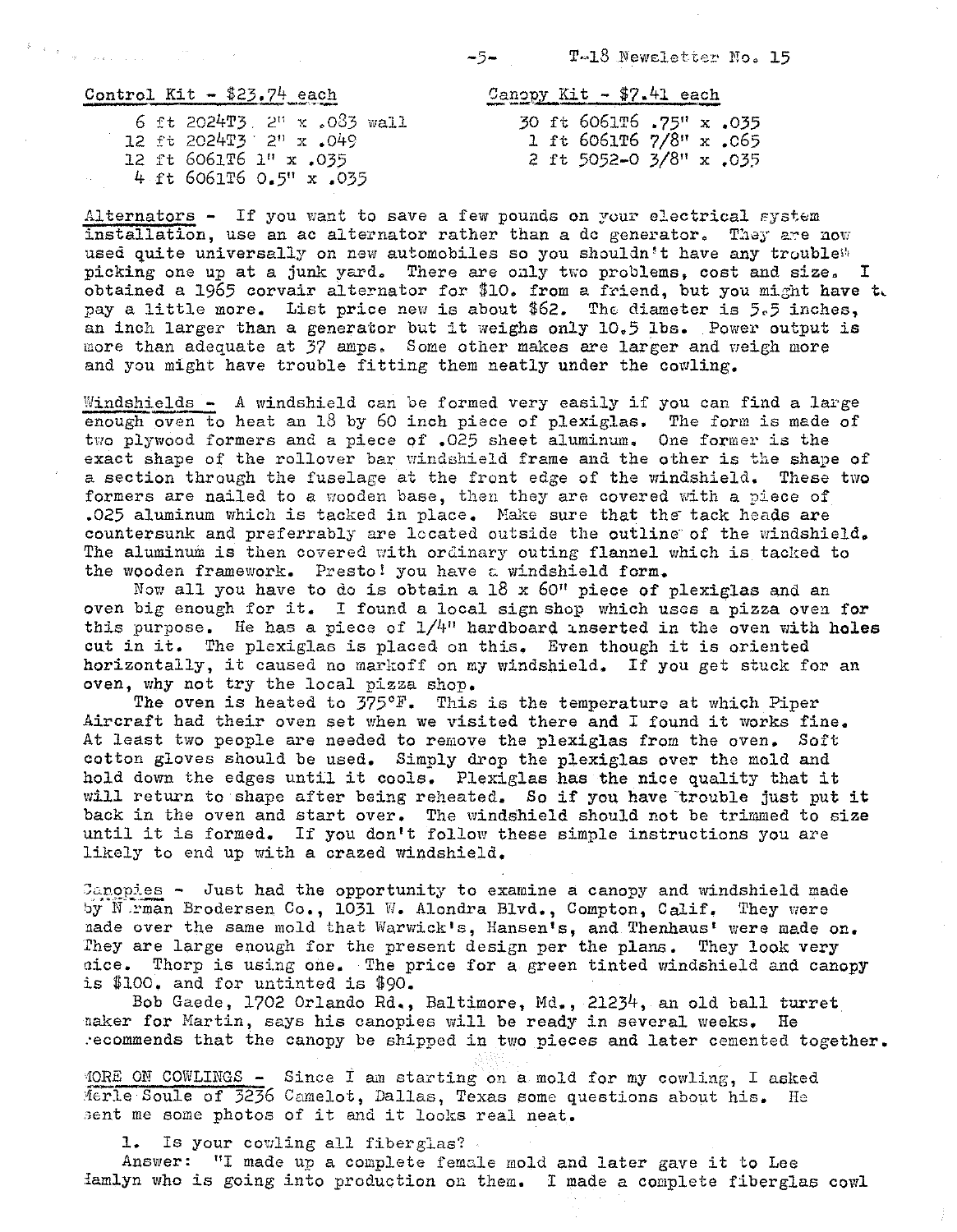since I had the mold, but the top and sides could easily be made of .025 2024T3 stace the male pattern was metal in these areas and they have simple curves. You will be able to buy any or all of the 3 parts (top and sides, nose, or bottom). Personally I would recommend buying the nose and bottom since they are very difficult to make." (Ed. note: His bottom cowl really makes a snug fit so if you have any unusual bulges like an alternator or a not-too-neat crossover exhaust system, you might have to make your own.)

2. What provisions are made for access?

 $\mathbb{E}[\mathbb{E}_{\mathfrak{p}}]_{\mathbb{E}_{\mathfrak{p}}(\mathfrak{p})}$ 

Answer: "The checks are hinged for access, each at the top. The bottom row of Dzuz fasteners are low enough (on each cheek) not to be toe noticeable. All eight plugs are accessable but a door will have to be cut for the dip stick. The cowl is set up for a 4" prop extension and will fit everything up to an 0-360. A 180 hp which is about 1.5" wider, will not fit since the present cowl fits very tight on the 150 which I have."

 $\overline{3}$ . Your cowl appears to have no opening for carb air intake. How will that be arranged?

Answer: I plan on using bleed air from the left air intake for carb use and right intake bleed air for oil cooler air. This creates less aerodynamic drag on the cowl. The mold I gave to Lee did not have a cutout for carb air. Since most builders will have different ideas, they can cut their own holes. A Falcon carb automotive air filter can be used (with the case partially protruding.)"

4. Now that you've made your cowl, are there any changes you would recommend?

Answer: "It would be difficult to make a cowl more streamlined unless you use a longer prop extension. As it is now, there is room for a crossover exhaust system, starter and alternator.

Lee made a cowl from the molds I sent him and tried it on Jack Park's plan and it fit real well. Thorp said it was very similar to what he had in mind and didn't recommend any changes so it ought to work. It will be early summer before I check mine out." (Ed. note: I just visited Lee Hamlyn and saw his cowl. It's really nice and I've ordered one. Lee also has new wing tip molds which are nice and smooth. More on this next month.)

Countersink for pop rivets - Marson Corp, Revere 51, Mass. has a countersink drill for use with countersunk K pop rivets. It drills and countersinks in one operation and is double ended. Bill Baugher, #13, says it works fine. Question: Does Butt Line (BL) mean something just below the Waist Line(WL)? Answer: Sometimes.

 $T-18$  Newsletter Policy - This is a "for fun" publication as an exclusive service to  $T=18$  builders. Any builder who donates \$2. will be put on the mailing list and receive all back issues except 1 and 5. (Where are they Dick?) All donations are used to pay printing and mailing costs. When we run out of money we'll ask for more but we still have enough for a few more newsletters.

Pending the printing of a T-18 Builder's Manual by EAA, reprints of the T-18 Building Instructions which appeared in SPORT AVIATION are available from me for \$2. The T-18 Newsletter has no connection with any commercial suppliers although information on material sources is printed free. John Thorp does not necessarily endorse all material but the editor keeps in close contact with him. Any published design information or assembly procedures which he does endorse are so labeled. Articles and tips from T-18 builders are heartily solicited. Material is printed to give you ideas on what others are doing but does not necessarily represent a recommendation by the editor.

This month we welcome builders from serial numbers 350 through 400.